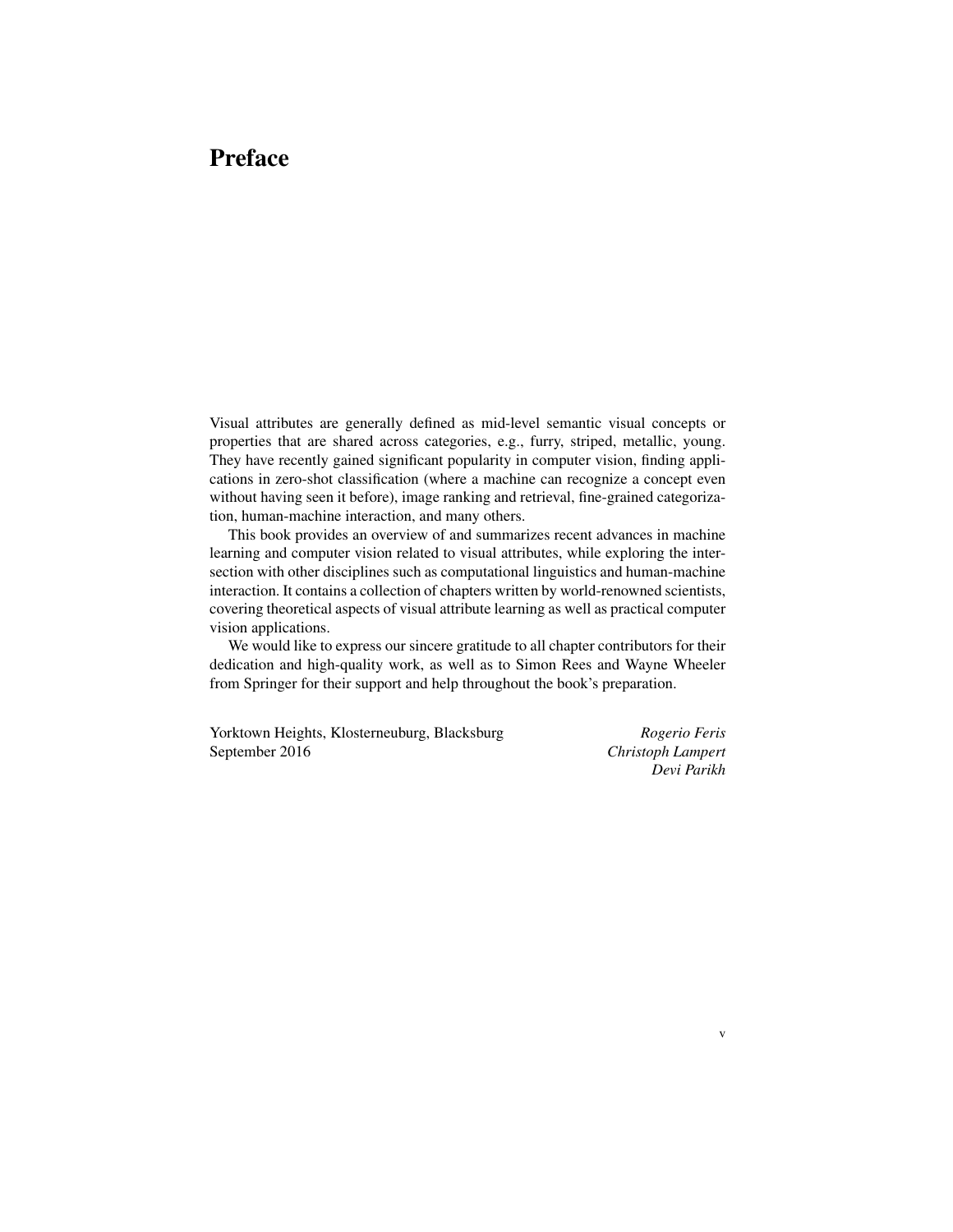# **Contents**

| $\mathbf{1}$            | Rogerio Feris, Christoph Lampert, and Devi Parikh                                                                                       |
|-------------------------|-----------------------------------------------------------------------------------------------------------------------------------------|
|                         | <b>Part I Attribute-based Recognition</b>                                                                                               |
| $\mathbf{2}$            | An Embarrassingly Simple Approach to Zero-shot Learning  10<br>Bernardino Romera-Paredes and Philip H. S. Torr                          |
| 3                       | In the Era of Deep Convolutional Features: Are Attributes still<br>31<br>Viktoriia Sharmanska and Novi Quadrianto                       |
| $\overline{\mathbf{4}}$ | Divide, Share, and Conquer: Multi-task Attribute Learning with<br>51<br>Chao-Yeh Chen*, Dinesh Jayaraman*, Fei Sha, and Kristen Grauman |
|                         | Part II Relative Attributes and their Application to Image Search                                                                       |
| 5                       | Adriana Kovashka and Kristen Grauman                                                                                                    |
| 6                       | Aron Yu and Kristen Grauman                                                                                                             |
| 7                       | Fanyi Xiao and Yong Jae Lee                                                                                                             |
|                         | <b>Part III Describing People based on Attributes</b>                                                                                   |
| 8                       | Deep Learning Face Attributes for Detection and Alignment  174                                                                          |

Chen Change Loy, Ping Luo, and Chen Huang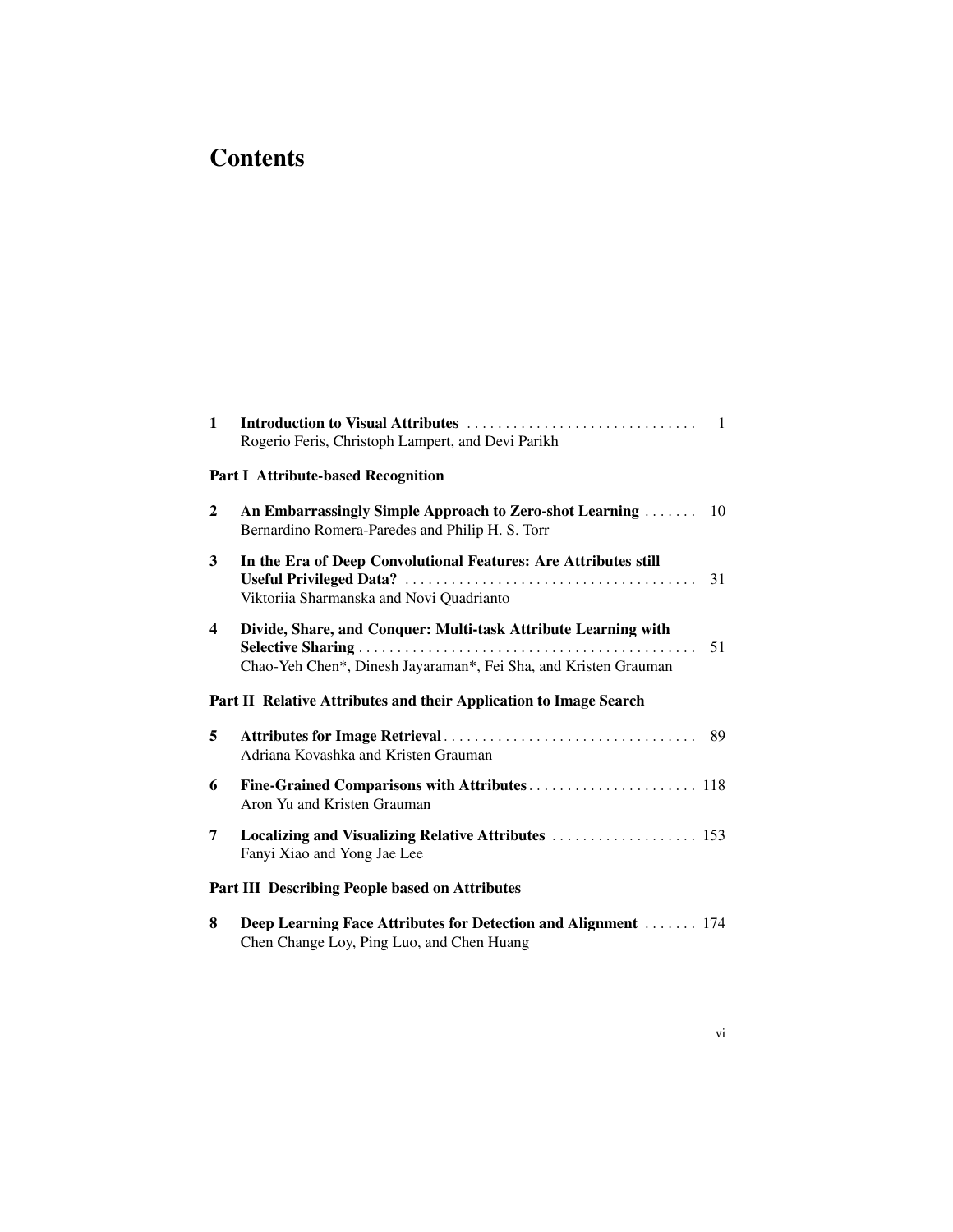| Contents | vii                                                                                                 |
|----------|-----------------------------------------------------------------------------------------------------|
| 9        | Si Liu, Lisa Brown, Qiang Chen, Junshi Huang, Luoqi Liu, Shuicheng<br>Yan                           |
|          | <b>Part IV Defining a Vocabulary of Attributes</b>                                                  |
| 10       | A Taxonomy of Part and Attribute Discovery Techniques  228<br>Subhransu Maji                        |
| 11       | The SUN Attribute Database: Organizing Scenes by Affordances,<br>Genevieve Patterson and James Hays |
|          | <b>Part V</b> Attributes and Language                                                               |
| 12       | Attributes as Semantic Units between Natural Language and Visual<br>Marcus Rohrbach                 |
| 13       | Grounding the Meaning of Words with Visual Attributes  296<br>Carina Silberer                       |
|          |                                                                                                     |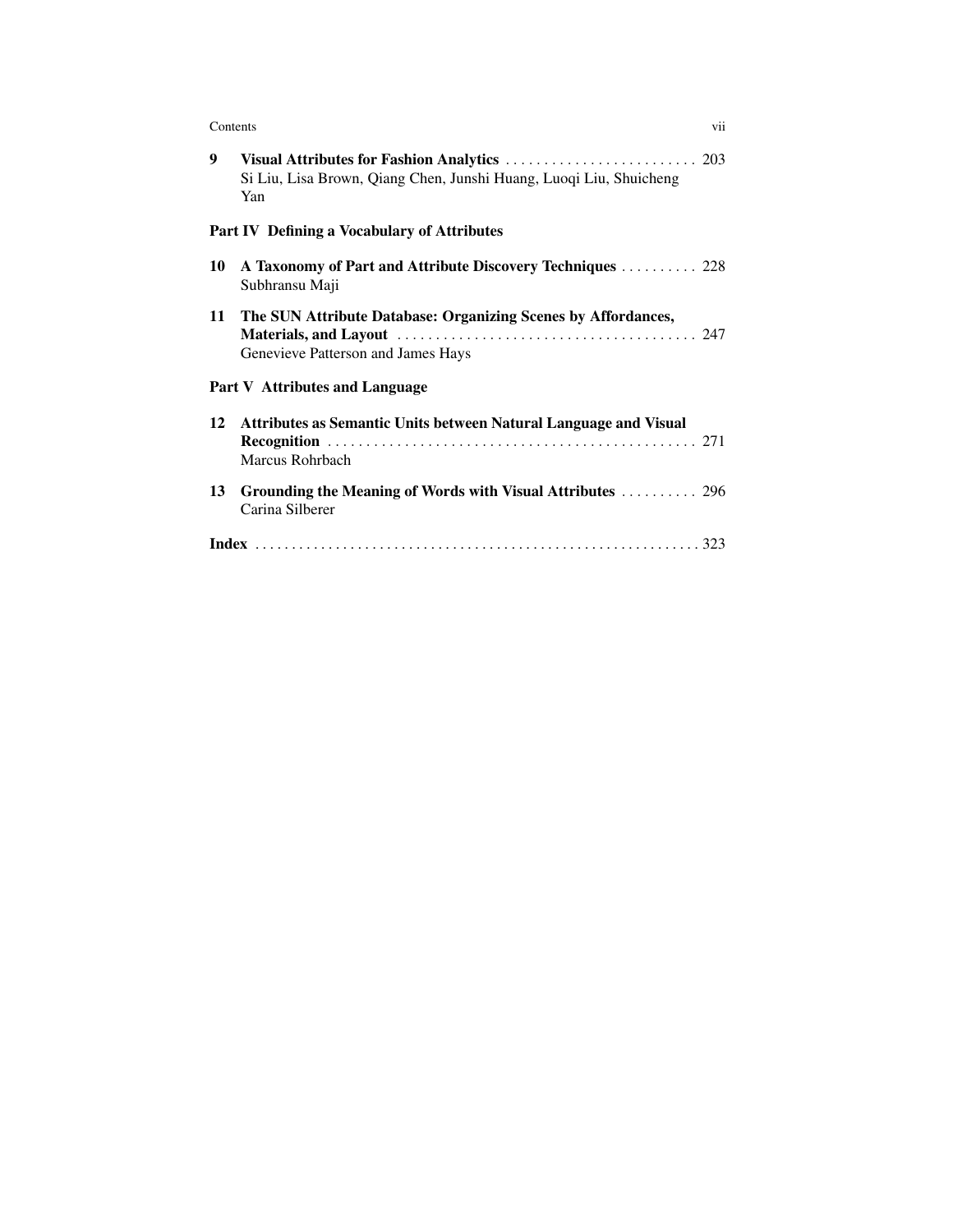# Chapter 1 Introduction to Visual Attributes

Rogerio Feris, Christoph Lampert, and Devi Parikh

Visual recognition has significantly advanced in recent years, particularly through the widespread adoption of deep convolutional neural networks [22, 28] as the main tool for solving computer vision problems. The recognition accuracy recently obtained in standard benchmark datasets, such as Imagenet [7], has even surpassed human-level performance [15].

The fuel to power up these neural network models is training data. In fact, current methods often require at least thousands of manually annotated training examples for learning robust classifiers for new categories. While it is easy to obtain a large number of example images for common categories, such as images of vehicles or dogs, it is not straighforward to obtain annotated training sets for other infrequent categories, such as a particular vehicle model or a specific dog breed. There are tens of thousands of basic categories in the world (and significantly more subordinate categories) [3]. For many of them, only a few or *no examples at all* are available.

Zero-data or zero-shot classification refers to the problem of recognizing categories for which no training examples are available [26, 30]. This problem happens in many practical settings. As an example, for the task of predicting concrete nouns from neural imaging data [30], many nouns may not have corresponding neural image examples because of the costly label acquisition process. In the visual surveillance domain, while conducting a criminal investigation, the police may have only eyewitness descriptions available for searching a targeted suspect, instead of example images [13, 40]. Many *fine-grained* visual categorization tasks have classes for

Rogerio Feris

IBM T. J. Watson Research Center, e-mail: rsferis@us.ibm.com

Christoph Lampert Institute of Science and Technology Austria, e-mail: chl@ist.ac.at

Devi Parikh Virginia Tech, e-mail: parikh@vt.edu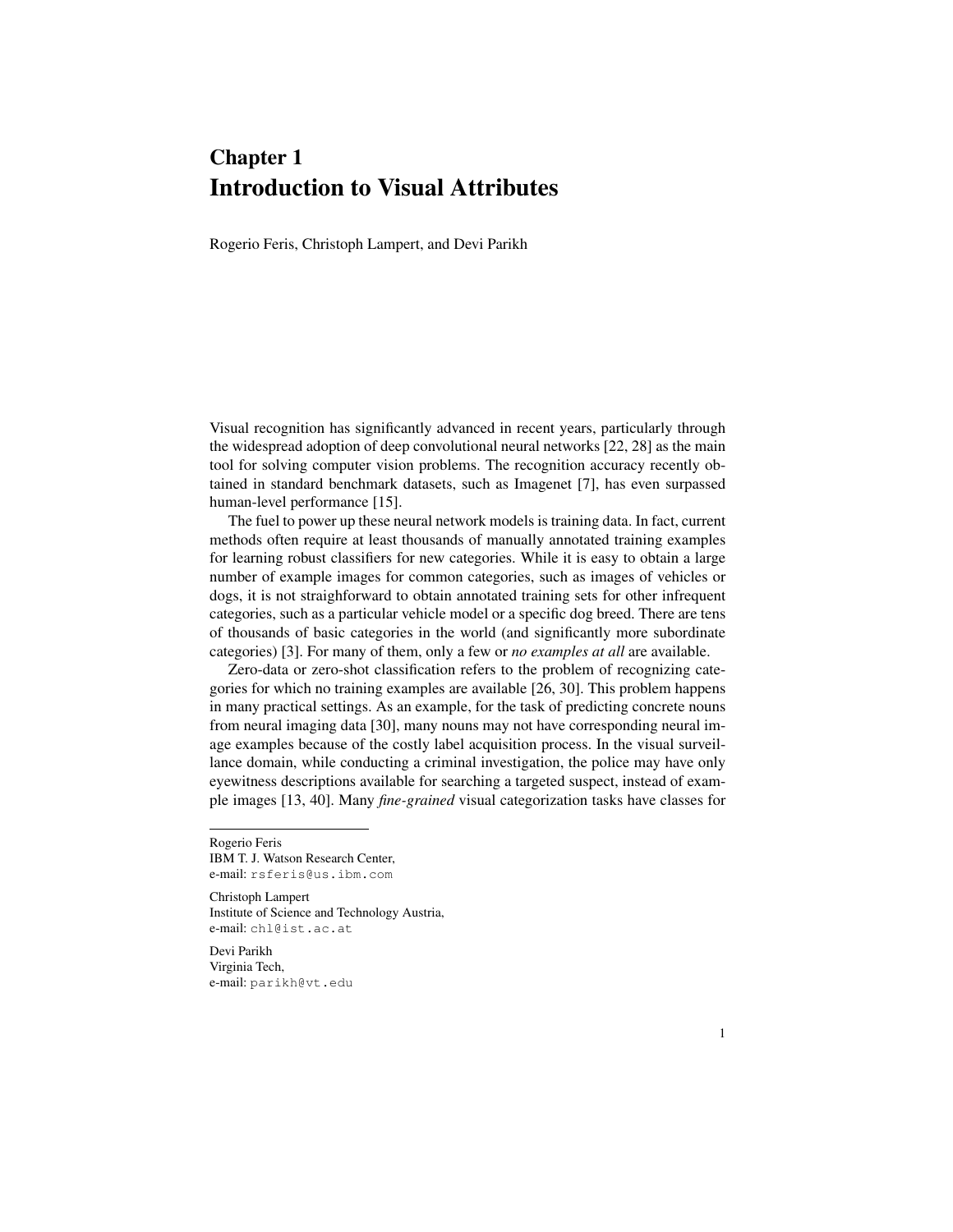which only a few or no training images exist. For instance, the ImageNet dataset has 30 mushroom synsets, each with 1000 images, whereas there are more than ten thousand mushroom species found in nature. The zero-shot classification problem is also common in other fields. In large vocabulary speech recognition systems, it is infeasible to acquire training samples for each word. Recommender systems face issues when new apps are released without any user ratings (also known as the coldstart problem [35]).

Visual attributes, which are generally defined as mid-level semantic properties that are shared across categories (e.g., furry, yellow, four-legged), provide an effective way of solving the zero-shot classification problem. As initially demonstrated by Lampert et al. [25, 26], a novel unseen category with an associated description based on semantic attributes (either provided by experts or mined from language sources, such as Wikipedia [33, 34]) can be recognized by leveraging visual attribute classifiers, which can be learned using existing training data from known categories. This process is aligned with human capabilities of identifying objects only based on descriptions. For example, when given a sentence like "large gray animals with long trunks", we can reliably identify elephants [26]. Currently, the highest-performing methods for zero-shot learning rely on visual attributes, often in connection with other forms of semantic embedding such as distributional word vector representations [1, 2, 14, 33].

Visual attributes are both semantic (human-understandable) and visual (machinedetectable). In addition to zero-shot learning, they have proven effective in various other applications. As a communication channel between humans and machines, attributes have been used for interactive recognition of fine-grained categories [4], active learning [21], and image search with humans in the loop [20]. Attributes discretize a high dimensional feature space into a simple and readily interpretable representation that can be used to explain machine decisions to humans [16] and predict user annoyance [5]. Conversely, humans can provide rationales to machines as a stronger form of supervision through visual attributes [10]. Along this direction, attributes can serve as a form of privileged information [36] for improving recognition, especially when only a few training examples are available.

Another area in which attributes have recently played a major role is visual analysis of people. In the visual surveillance domain, state-of-the-art person reidentification systems [27, 37, 39] benefit from human attributes as features for improving matching of people across cameras. The extraction of face and clothing attributes enable search for suspects or missing people based on their physical description [13, 40]. In e-commerce applications, attributes are very effective in improving clothing retrieval [17] and fashion recommendation [29]. It has also been shown that facial attribute prediction is helpful as an auxiliary task for improving face detection [42] and face alignment [43]. Methods for image ranking and retrieval also benefit from attributes as a compact and semantic image representation [11, 23, 38].

Other applications of visual attributes include describing unfamiliar objects [12], scene analysis [32], material classification [6], and image virality prediction [8]. Beyond semantics, attributes have been used for understanding and predicting the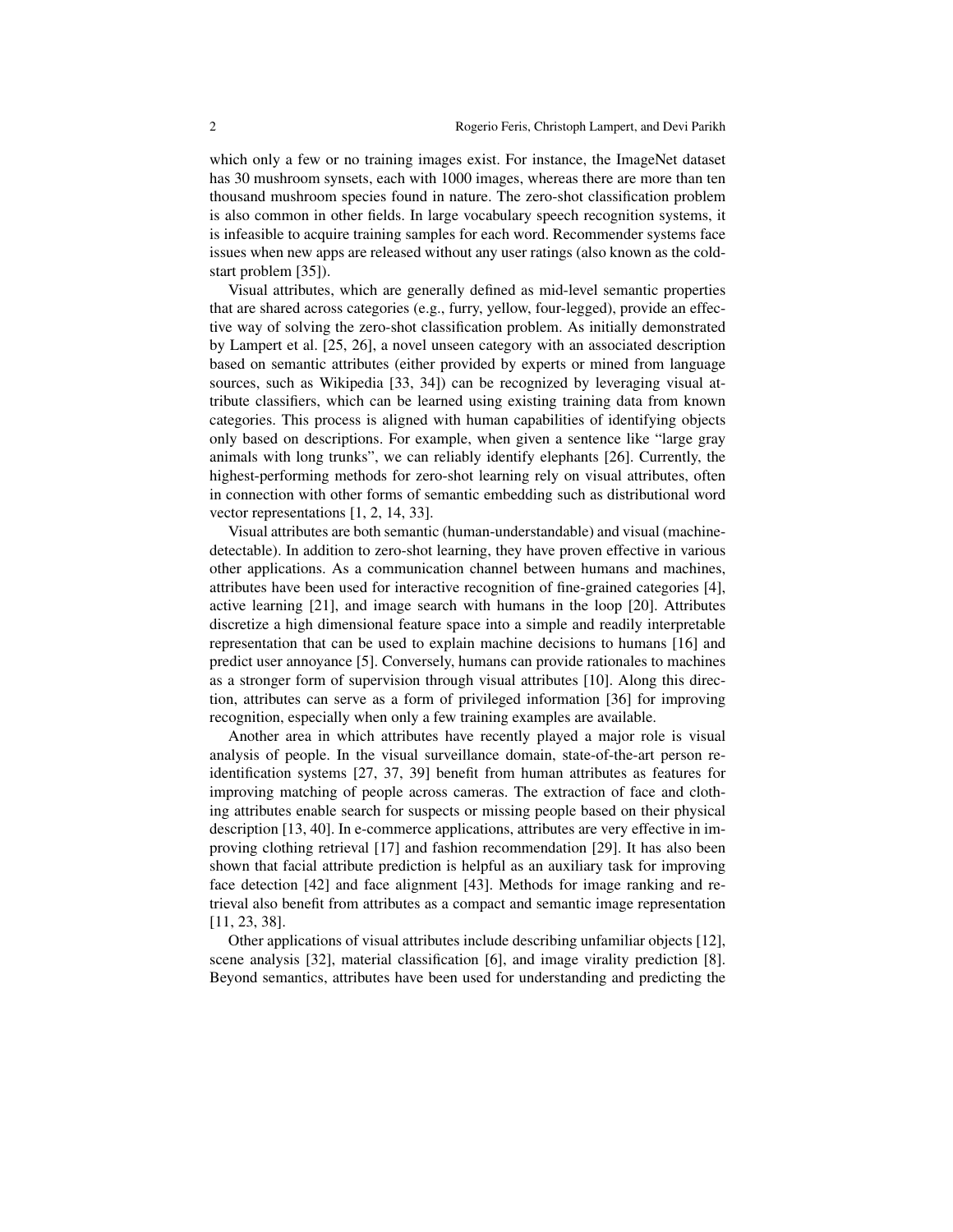memorability and aesthetics of photographs [9, 18, 19]. Finally, attributes have been recently used for image editing (e.g., allowing users to adjust the attributes of a scene to be "snowy" or "sunset") [24] and for conditional image generation in the context of generative adversarial networks [41].

This book's goal is to summarize the main ideas related to visual attributes that were proposed in the past few years, and to cover recent research efforts related to this emerging area in an accessible manner to a wider research community. Next, we provide an overview of the chapters of the book, which comprise both theoretical aspects of attribute learning and practical applications.

### 1.1 Overview of the chapters

#### Part I: Attribute-based Recognition

The first part of the book covers attribute-based methods for *recognition of unseen classes* for which training examples are unavailable (i.e., zero-shot classification), *recognition of seen classes*, where attributes are used as privileged information during the training stage, and methods for *multi-task attribute learning*.

Chapter 2, by Bernardino Romera-Paredes and Philip H. S. Torr, introduces the problem of zero-shot learning and proposes a general framework that models the relationships between features, attributes, and classes, so the knowledge learned at the training stage can be transferred to the inference stage. The method is easily implemented: one line of code for training and another for inference; yet, it achieves impressive results on standard benchmark datasets.

In Chapter 3, Viktoriia Sharmanska and Novi Quadrianto consider the problem of visual recognition of categories when their attributes are used as privileged information during training time. In particular, they address whether attributes are still useful privileged data when modern deep convolutional features are used for visual classification. Their analysis shows that the answer to this question depends on the classification task's complexity.

In Chapter 4, Chao-Yeh Chen, Dinesh Jayaraman, Fei Sha, and Kristen Grauman address the problem of multi-task attribute learning, exploring when and to what extent sharing is useful for attribute learning. They introduce the idea of selective sharing during multitask learning of attributes, using semantic knowledge to decide what to share and what not to share during learning.

#### Part II: Relative Attributes and their Application to Image Search

The second part of the book introduces the concept of relative attributes [31], which consists of measuring the relative strength of properties (for example, "bears are furrier than giraffes") instead of simply determining whether they are present or not, and demonstrates the effectiveness of modeling relative attributes in image search applications.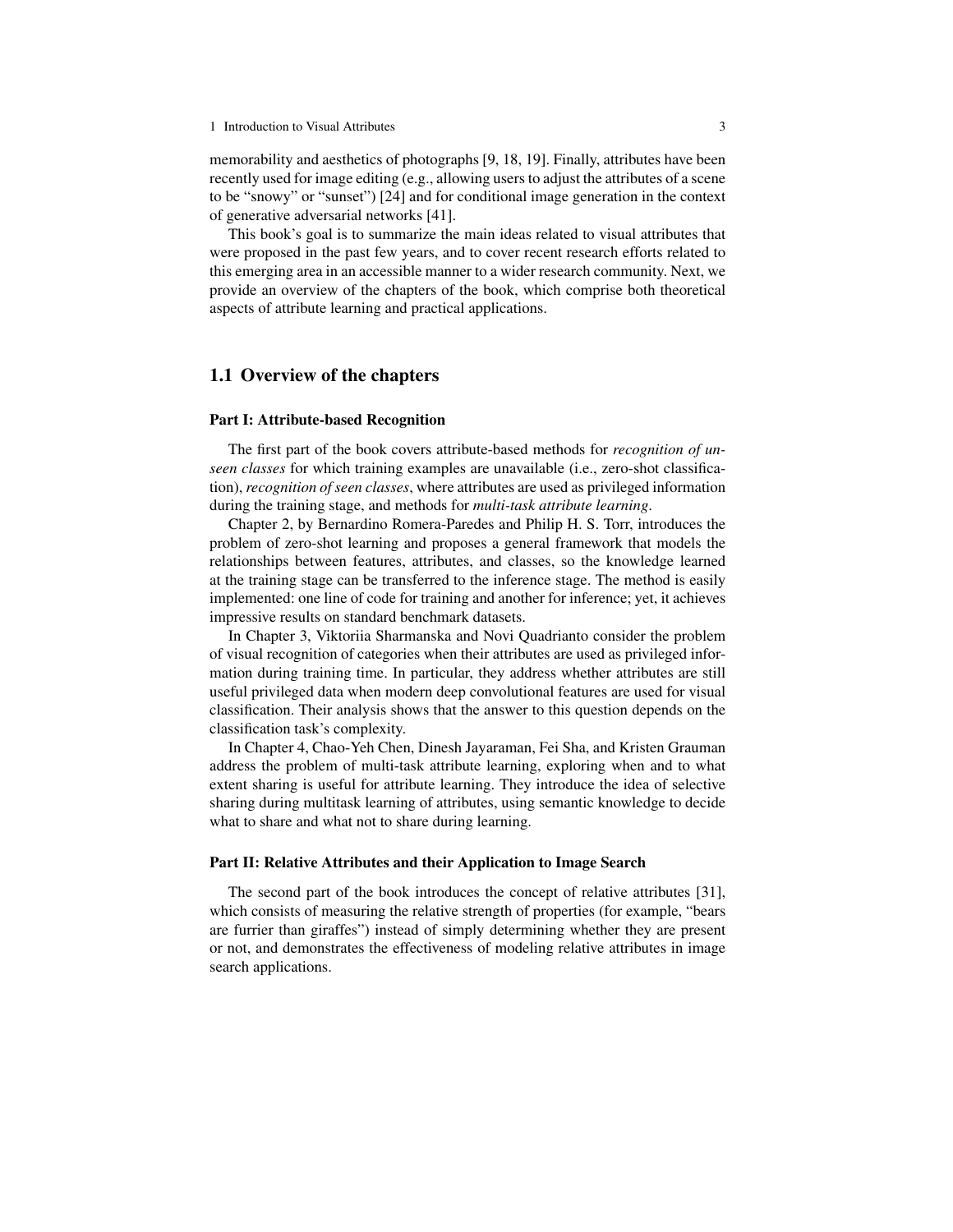In Chapter 5, Adriana Kovashka and Kristen Grauman show how semantic attributes can be effectively used for interactive image search with user feedback based on relative attribute comparisons. They present a system called "Whittle-Search", which can answer queries such as "show me shoes like these, but more formal". This chapter also covers techniques for actively selecting images for feedback and adapting attribute models for personalized user queries.

Chapter 6, by Aron Yu and Kristen Grauman, addresses the problem of finegrained visual comparisons with attributes, which is valuable for sophisticated image search systems that may need to distinguish subtle properties between highly similar images. They develop computational models based on *local learning* for fine-grained visual comparisons, where a predictive model is trained on the fly using only the data most relevant to a given input. They also address the problem of determining when an image pair is indistinguishable in terms of a given attribute.

In Chapter 7, Fanyi Xiao and Yong Jae Lee introduce a weakly-supervised method for automatically discovering the spatial extent of relative attributes in images. This is achieved by mining a set of local, transitive connections ("visual chains") that establish correspondences between the same object parts across images. They show that the proposed localized approach better models relative attributes than baselines that either use global appearance features or stronger supervision.

#### Part III: Describing People based on Attributes

Automatically describing people based on their fine-grained semantic attributes is important for many application domains, such as visual surveillance and ecommerce. The third part of the book covers state-of-the-art methods for estimation of human attributes and their use in different applications.

Chapter 8, by Chen Change Loy, Ping Luo, and Chen Huang, presents recent progress and cutting-edge methods based on deep learning for solving problems in estimating facial attributes such as gender, age, presence of facial hair, eyewear, hairstyle, and others. They cover approaches for handling class imbalance in attribute prediction, and demonstrate the use of facial attribute classification as an auxiliary task for improving face detection and face alignment.

In Chapter 9, Si Liu, Lisa Brown, Qiang Chen, Junshi Huang, Luoqi Liu, and Shuicheng Yan introduce methods that leverage facial and clothing attributes as a mid-level representation for applications related to fashion. In particular, they show that modeling attributes is crucial for fashion recommendation systems. In addition, they show that attributes play a major role in a system for clothing retrieval from online shopping catalogs.

#### Part IV: Defining a Vocabulary of Attributes

After covering multiple uses of visual attributes, as described earlier, we address the problem of discovering them, i.e., how to define a vocabulary of attributes.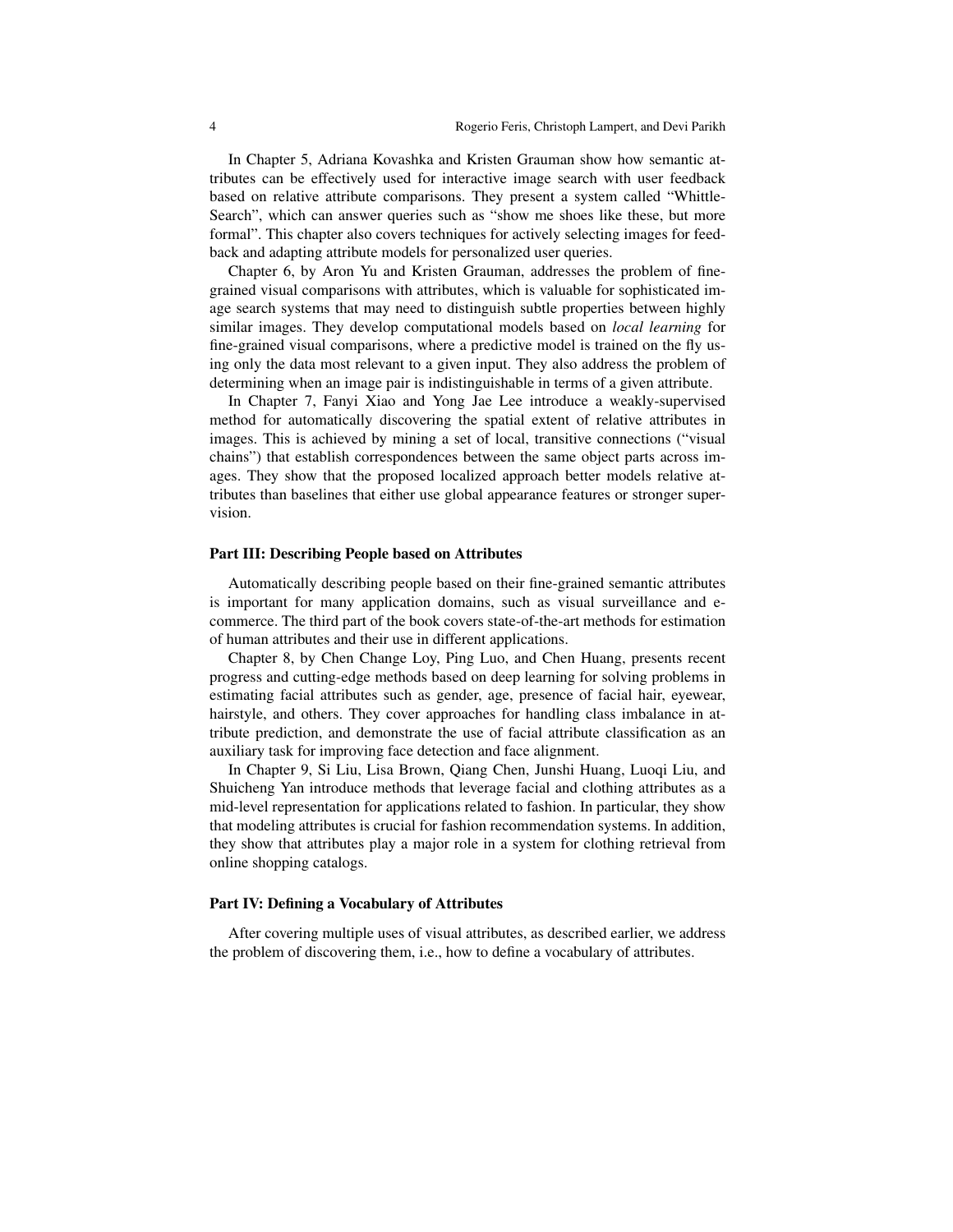#### 1 Introduction to Visual Attributes 5

In Chapter 10, Subhransu Maji surveys recent methods and defines a taxonomy of techniques for discovering a vocabulary of parts and attributes. The approaches discussed in this survey consider a vocabulary of attributes defined by experts and based on discovery methods, such as non-semantic embeddings, text mining, similarity comparisons, and others.

In Chapter 11, Genevieve Patterson and James Hays use crowdsourcing to generate a vocabulary of discriminative scene attributes related to affordances, materials, and spatial layout. After the attributes are discovered, they annotate more than ten thousand images with individual attribute labels, and show that attribute models derived from this data serve as an effective intermediate representation for zero-shot learning and image retrieval tasks.

#### Part V: Attributes and Language

We conclude our volume with a forward-looking topic: the connection of visual attributes and natural language.

In Chapter 12, Marcus Rohrbach discusses using visual attributes as semantic units between natural language and visual recognition. In particular, he covers methods for mining attributes from language resources, generating sentences from images and video, grounding natural language in visual content, and visual question answering.

In Chapter 13, Carina Silberer states that distributional models of word meaning have been criticised as "disembodied" in that they are not grounded in perception, and show that visual attributes predicted from images can be used as a way of physically grounding word meaning. Silberer introduces a new large-scale dataset of images annotated with visual attributes and a neural network-based model, which learns higher-level meaning representations by mapping words and images, represented by attributes, into a common embedding space.

### References

- [1] Akata, Z., Malinowski, M., Fritz, M., Schiele, B.: Multi-cue zero-shot learning with strong supervision. In: Conference on Computer Vision and Pattern Recognition (CVPR) (2016)
- [2] Akata, Z., Perronnin, F., Harchaoui, Z., Schmid, C.: Label embeddings for image classification. IEEE Transactions on Pattern Analysis and Machine Intelligence (PAMI) 38, 1425-1438 (2016)
- [3] Biederman, I.: Recognition by components a theory of human image understanding. Psychological Review 94, 115–147 (1987)
- [4] Branson, S., Wah, C., Schroff, F., Babenko, B., Welinder, P., Perona, P., Belongie, S.: Visual recognition with humans in the loop. In: European Conference on Computer Vision (ECCV) (2010)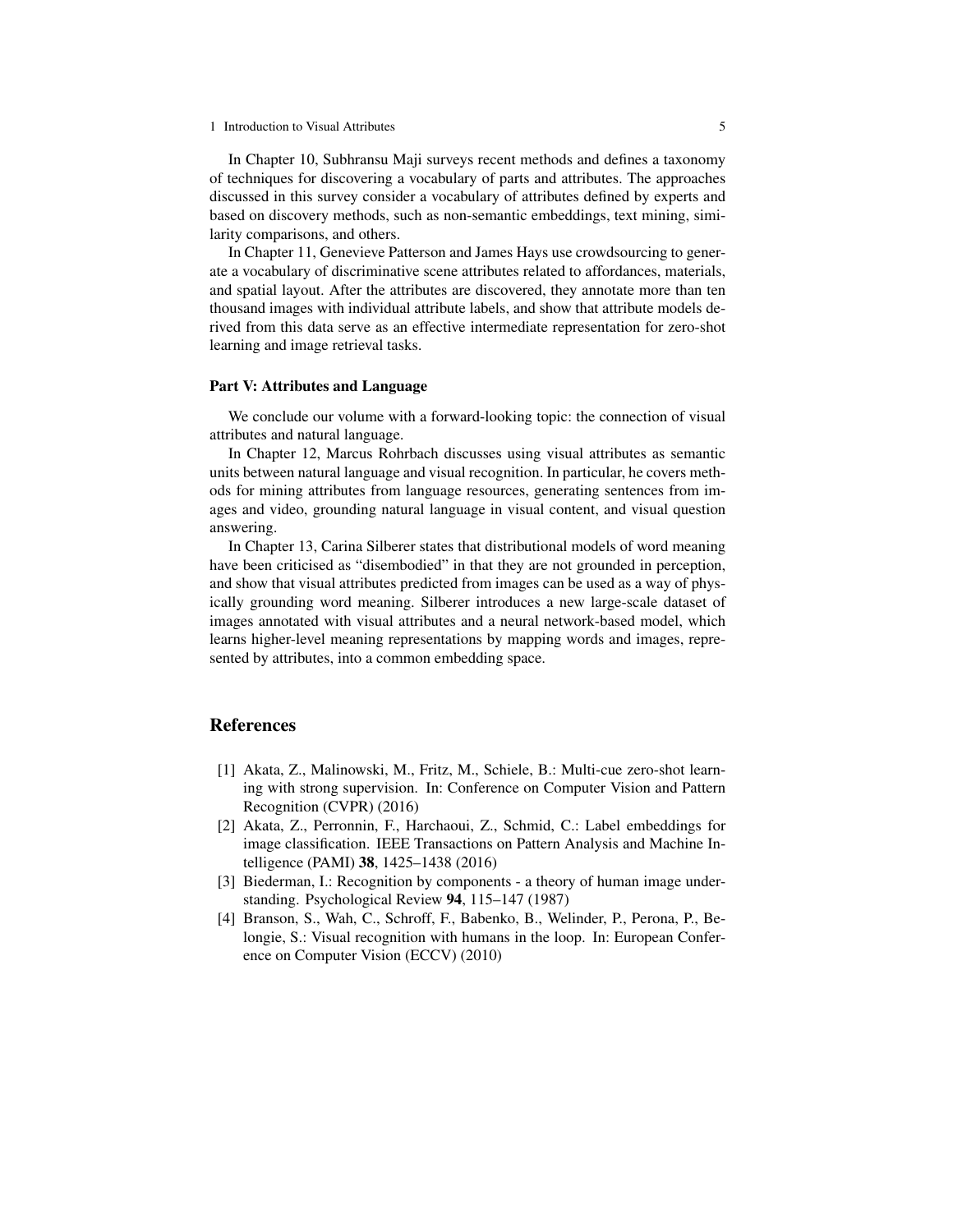- [5] Christie, G., Parkash, A., Krothapalli, U., Parikh, D.: Predicting user annoyance using visual attributes. In: Conference on Computer Vision and Pattern Recognition (CVPR) (2014)
- [6] Cimpoi, M., Maji, S., Kokkinos, I., Mohamed, S., Vedaldi, A.: Describing textures in the wild. In: Conference on Computer Vision and Pattern Recognition (CVPR) (2014)
- [7] Deng, J., Dong, W., Socher, R., Li, L.J., Li, K., Fei-Fei, L.: Imagenet: A largescale hierarchical image database. In: Conference on Computer Vision and Pattern Recognition (CVPR) (2009)
- [8] Deza, A., Parikh, D.: Understanding image virality. In: Conference on Computer Vision and Pattern Recognition (CVPR) (2015)
- [9] Dhar, S., Ordonez, V., Berg, T.: High level describable attributes for predicting aesthetics and interestingness. In: Conference on Computer Vision and Pattern Recognition (CVPR) (2011)
- [10] Donahue, J., Grauman, K.: Image recognition with annotator rationales. In: International Conference on Computer Vision (ICCV) (2011)
- [11] Douze, M., Ramisa, A., Schmid, C.: Combining attributes and fisher vectors for efficient image retrieval. In: Conference on Computer Vision and Pattern Recognition (CVPR) (2011)
- [12] Farhadi, A., Endres, I., Hoiem, D., , Forsyth, D.A.: Describing objects by their attributes. In: Conference on Computer Vision and Pattern Recognition (CVPR) (2009)
- [13] Feris, R., Bobbit, R., Brown, L., Pankanti, S.: Attribute-based people search: Lessons learnt from a practical surveillance system. In: International Conference on Multimedia Retrieval (ICMR) (2014)
- [14] Gan, C., Yang, T., Gong, B.: Learning attributes equals multi-source domain generalization. In: Conference on Computer Vision and Pattern Recognition (CVPR) (2016)
- [15] He, K., Zhang, X., Ren, S., Sun, J.: Delving deep into rectifiers: Surpassing human-level performance on imagenet classification. In: International Conference on Computer Vision (ICCV) (2015)
- [16] Hendricks, L., Akata, Z., Rohrbach, M., Donahue, J., Schiele, B., Darrell, T.: Generating visual explanations. In: European Conference on Computer Vision (ECCV) (2016)
- [17] Huang, J., Feris, R., Chen, Q., Yan, S.: Cross-domain image retrieval with a dual attribute-aware ranking network. In: International Conference on Computer Vision (ICCV) (2015)
- [18] Isola, P., Xiao, J., Parikh, D., Torralba, A., Oliva, A.: What makes a photograph memorable? IEEE Transactions on Pattern Analysis and Machine Intelligence (PAMI) 36, 1469–1482 (2014)
- [19] Kong, S., Shen, X., Lin, Z., Mech, R., Fowlkes, C.: Photo aesthetics ranking network with attributes and content adaptation. In: European Conference on Computer Vision (ECCV) (2016)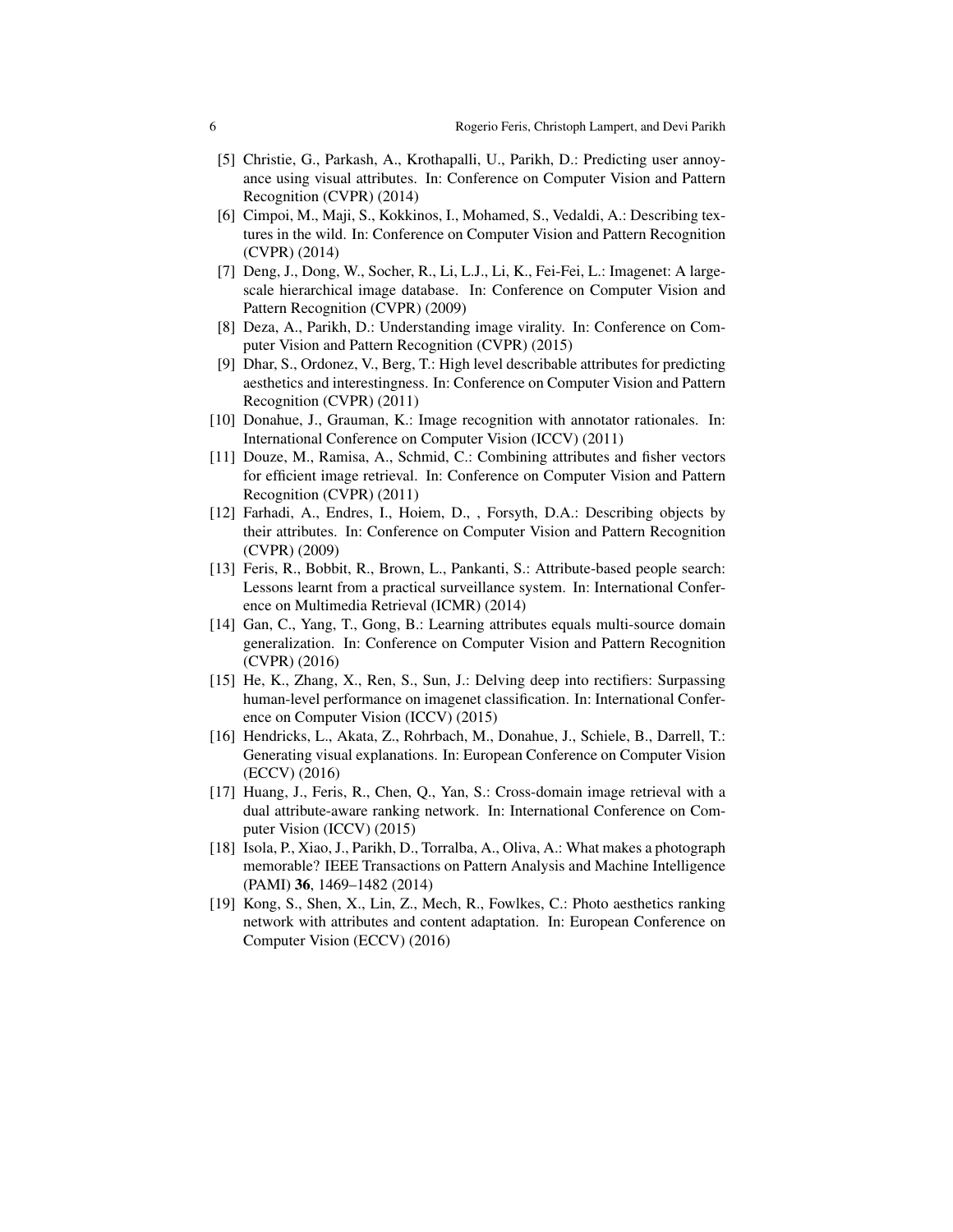- [20] Kovashka, A., Parikh, D., Grauman, K.: WhittleSearch: Interactive image search with relative attribute feedback. International Journal of Computer Vision (IJCV) 115, 185–210 (2015)
- [21] Kovashka, A., Vijayanarasimhan, S., Grauman, K.: Actively selecting annotations among objects and attributes. In: International Conference on Computer Vision (ICCV) (2011)
- [22] Krizhevsky, A., Sutskever, I., Hinton, G.: Imagenet classification with deep convolutional neural networks. In: Conference on Neural Information Processing Systems (NIPS) (2012)
- [23] Kumar, N., Belhumeur, P.N., Nayar, S.K.: FaceTracer: A search engine for large collections of images with faces. In: European Conference on Computer Vision (ECCV) (2008)
- [24] Laffont, P.Y., Ren, Z., Tao, X., Qian, C., Hays, J.: Transient attributes for highlevel understanding and editing of outdoor scenes. In: ACM SIGGRAPH (2014)
- [25] Lampert, C., Nickisch, H., Harmeling, S.: Learning to detect unseen object classes by between-class attribute transfer. In: Conference on Computer Vision and Pattern Recognition (CVPR) (2009)
- [26] Lampert, C., Nickisch, H., Harmeling, S.: Attribute-based classification for zero-shot learning of object categories. IEEE Transactions on Pattern Analysis and Machine Intelligence (PAMI) 36, 453–465 (2013)
- [27] Layne, R., T., H., Gong, S.: Re-id: Hunting attributes in the wild. In: British Machine Vision Conference (BMVC) (2014)
- [28] LeCun, Y., Bottou, L., Bengio, Y., Haffner, P.: Gradient-based learning applied to document recognition. Proceedings of the IEEE 86, 2278–2324 (1998)
- [29] Liu, L., Xu, H., Xing, J., Liu, S., Zhou, X., Yan, S.: Wow! you are so beautiful today! In: International Conference on Multimedia (ACM MM) (2013)
- [30] Palatucci, M., Hinton, G., Pomerleau, D., Mitchell, T.M.: Zero-shot learning with semantic output codes. In: Conference on Neural Information Processing Systems (NIPS) (2009)
- [31] Parikh, D., Grauman, K.: Relative attributes. In: International Conference on Computer Vision (ICCV) (2011)
- [32] Patterson, G., Hays, J.: Sun attribute database: Discovering, annotating, and recognizing scene attributes. In: Conference on Computer Vision and Pattern Recognition (CVPR) (2012)
- [33] Qiao, R., Liu, L., Shen, C., van den Hengel, A.: Less is more: zero-shot learning from online textual documents with noise suppression. In: Conference on Computer Vision and Pattern Recognition (CVPR) (2016)
- [34] Rohrbach, M., Stark, M., Szarvas, G., Gurevych, I., Schiele, B.: What helps where and why? semantic relatedness for knowledge transfer. In: Conference on Computer Vision and Pattern Recognition (CVPR) (2010)
- [35] Schein, A., Popescul, A., Ungar, L., Pennock, D.: Methods and metrics for cold-start recommendations. In: International Conference on Research and Development in Information Retrieval (ACM SIGIR) (2002)